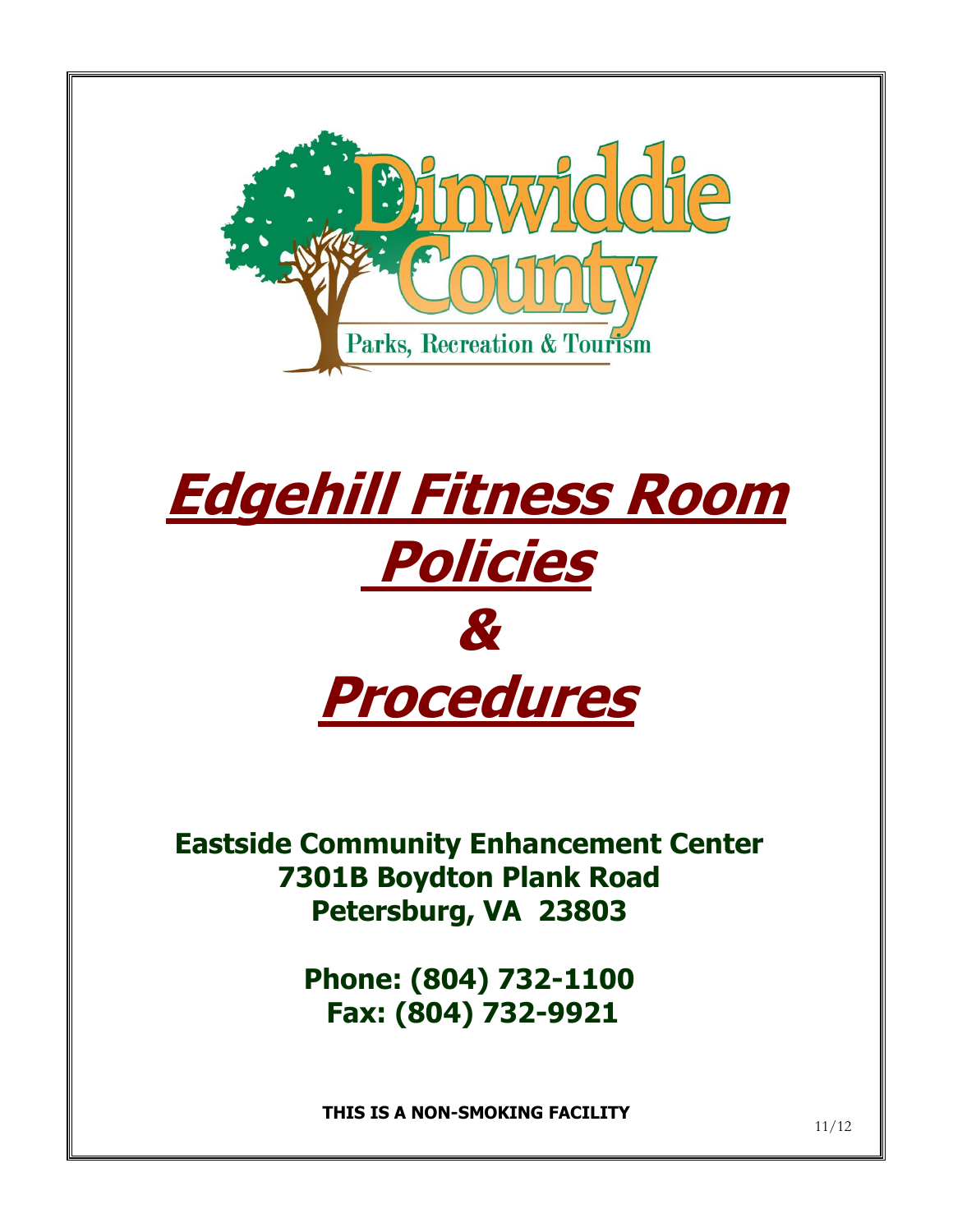

#### **EASTSIDE COMMUNITY ENHANCEMENT CENTER 7301B BOYDTON PLANK ROAD, PETERSBURG, VA 23803 (804) 732-1100 Fax: (804) 732-9921**

Thank you for taking advantage of the Edgehill Fitness Room at the Eastside Community Enhancement Center. In the room you will find a 42'' cable ready television and four cardio machines: one elliptical, one treadmill, and two exercise bikes for you to benefit from. Before using the facility we ask that you take the time to read the policies and procedures for the room to ensure that all patrons are able to have enjoyable experiences.

### **Hours of Operation**

#### **Monday - Friday 11:00am – 9:00pm – General Public Use**

#### **Fees**

Patrons are able to use the room for only \$1.00 per hour. If a patrons wish to work out for longer than an hour patrons can return to the office and pay for another hour after if no other patrons are waiting to use the facility.

## **Check-In/Check-Out**

Upon first use of the Fitness Room, patron's information will be entered into our ActiveNet system and a Fitness Room Membership Card will be generated. That card will be used as the only method of checking in and out of the Fitness Room. In order to gain access to the room patrons must first come to the main office, sign in at the membership desk, and hand a staff member their Membership Card to be scanned in along with their payment. During use, your Membership Card will be held in the front office. Once finished working out, come back up to the front office sign out and take your Membership Card.

Patrons will receive their first card and their first replacement card free of charge. Any replacement cards needed after the first replacement card will cost \$3.00.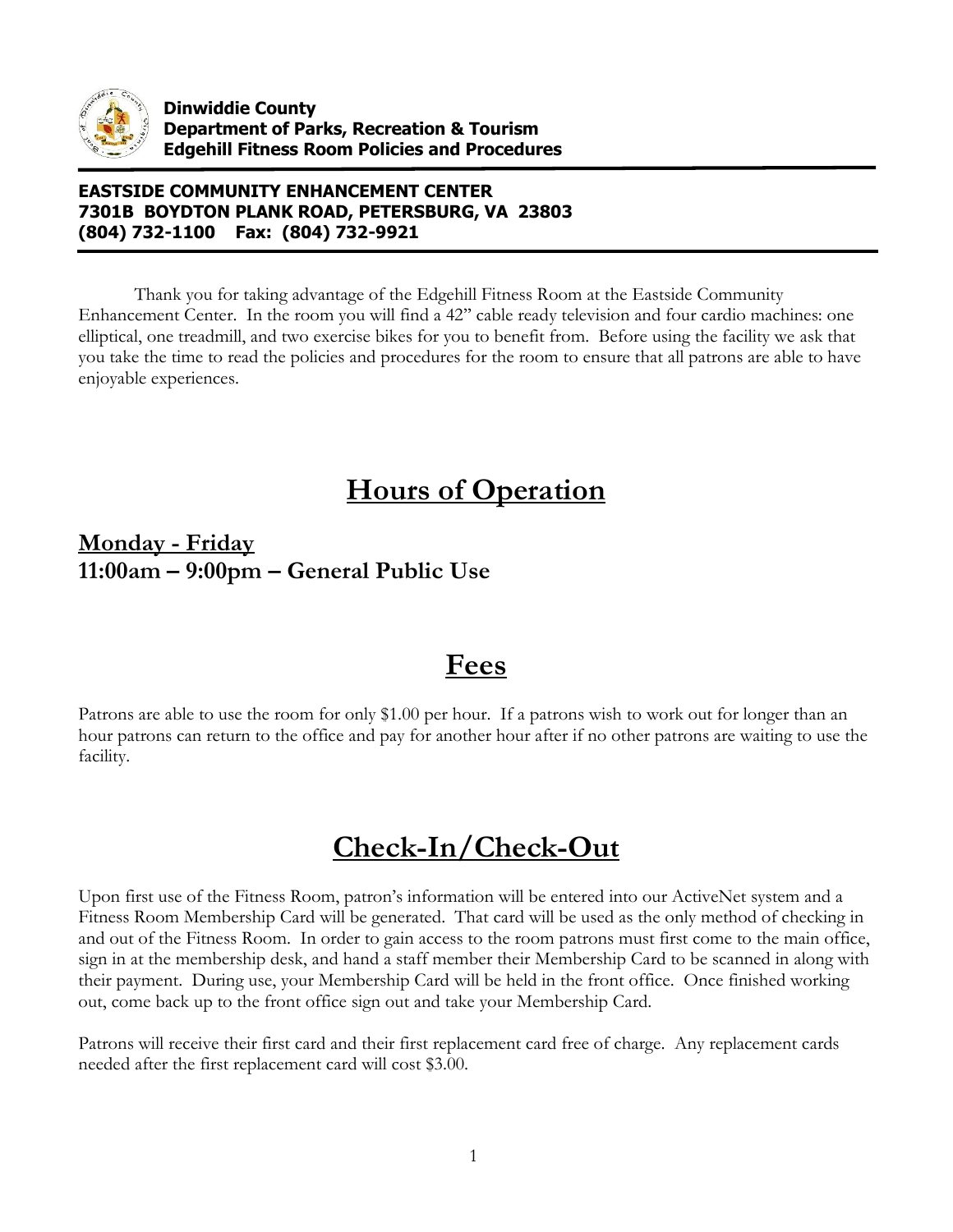

**Dinwiddie County Department of Parks, Recreation & Tourism Edgehill Fitness Room Policies and Procedures** 

#### **EASTSIDE COMMUNITY ENHANCEMENT CENTER 7301B BOYDTON PLANK ROAD, PETERSBURG, VA 23803 (804) 732-1100 Fax: (804) 732-9921**

## **General Policies of the Edgehill Fitness Room**

- The Edgehill Fitness Room is equipped with four pieces of cardiovascular equipment. A staff person supervising the use of equipment and assisting with fitness development will be on duty at all times.
- Only 4 patrons will be allowed in the Fitness Room at a time.
- Children between the ages of 9 & 16 are not allowed to use the fitness room without a paying parent.
- Children are not allowed to wait in the Fitness Room while parents are working out.
- Patrons may request assistance from staff at any time about the proper use of the equipment.
- Smoking is not allowed in the Fitness Room. No tobacco chewing or dipping allowed in the fitness center.
- No food or drinks are allowed in the fitness room except for water bottles in sealed containers.
- For your enjoyment and safety, please review the posted Fitness Room Rules before working out.
- Personal music is only allowed in the fitness center when it is used with headphones.
- Chewing gum is prohibited in the fitness room.
- The fitness room door must remain locked at all times, please do not prop it open or open the door for anyone.
- Disorderly conduct, abuse or misuse of the facility or its equipment, or disregard for the fitness rooms' policies will not be tolerated.
- Violators will be required to leave the facility and may be subject to disciplinary action and/or payment for damages.
- Violators of the above policy may also be suspended from using the facilities as determined by the Department of Parks, Recreation and Tourism staff.
- Fee paying members who are suspended will not have any portion of their fees refunded.
- Talking on cell phones while using the cardio equipment is prohibited.
- After you finish on a machine please wipe it down with the designated disinfectant wipes.
- Please store personal belongings on designated rack and not on the floor.

# **Equipment Use and Orientations**

All equipment must be used in the manner for which it is designed. If equipment is used in any other way, it may cause injury to the participant and others in the area.

Orientations are required upon purchase of membership for all patrons. Improper technique during exercise can cause injury or undue soreness. The fitness center staff is trained on proper form and technique with all the equipment in the fitness center. Walk-in orientations are available during hours of operation.